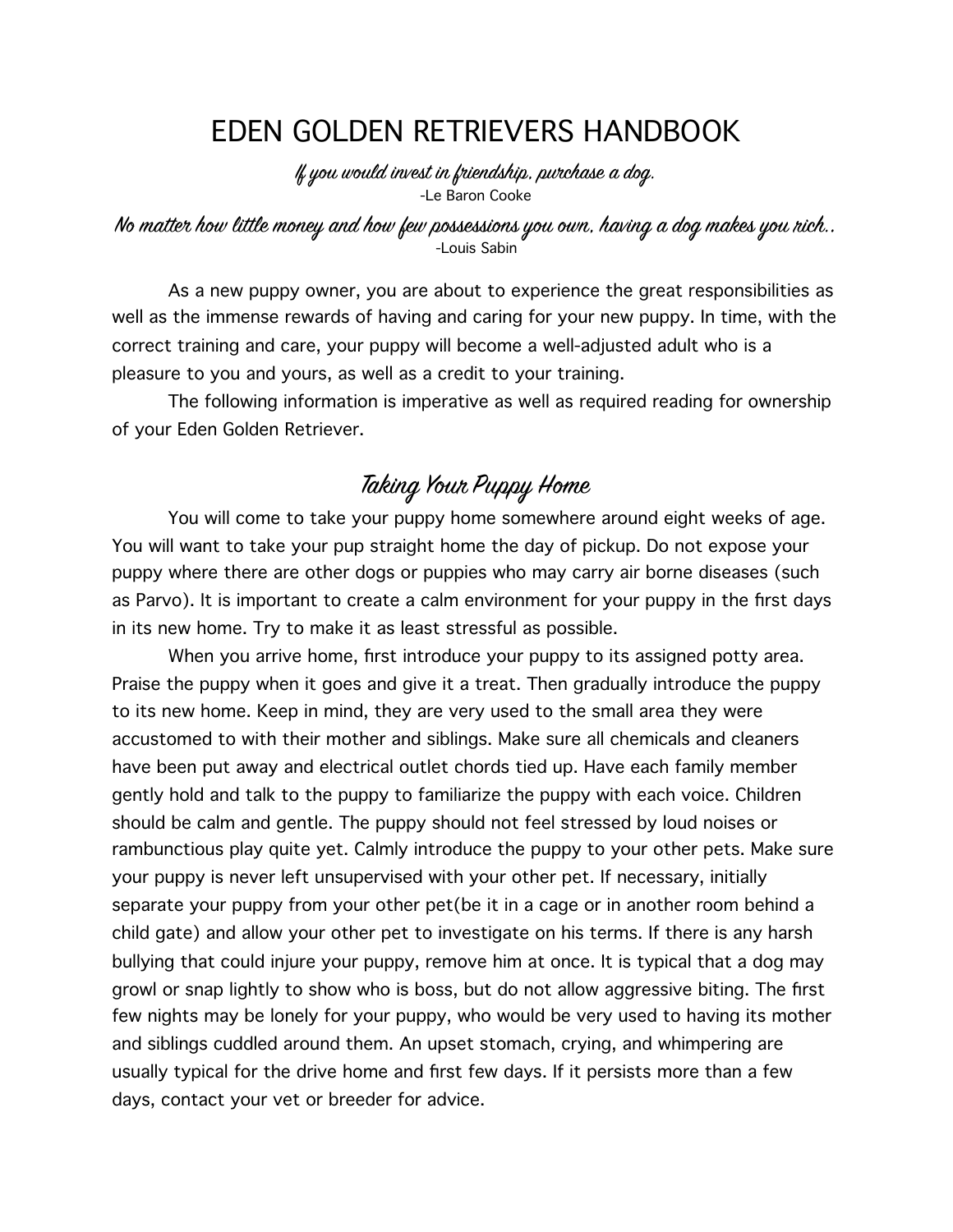# Puppy Plan

Prior to the puppy coming home, create a schedule and plan for the what, how, where, when, and who of the care for your puppy and make sure each member of the household is in agreement.

*What:* What are your goals for your puppy? What is important to you concerning your puppy's lifestyle and care? Will you want to show your puppy in the future? Will you want to breed your puppy in the future? Discuss with your breeder how to receive breeding rights, if so. Would you ever consider your puppy becoming a therapy dog? What about a rescue or seeing-eye dog? These are important things to consider and plan for now.

How: How will you be caring for your puppy? How will you budget for your puppy? Are you prepared to put time, money, and heart into the care of your puppy? How will you train your puppy?

Where: Where will your puppy be staying (crate trained, have a specified area, or be allowed to roam freely throughout yard or house, etc)? Where is puppy allowed or not allowed? Where else will the puppy often go with you? Where will your puppy go to the vet?

When: When will your puppy go out for potty breaks? When will your puppy be fed? When will your puppy have its checkups? And so on.

 $W$ ho: Who will take the puppy for potty breaks? Who will feed the puppy? Who will take the puppy to it's vet checks?

"Money will buy you a pretty good dog, but it wont buy the wag of it's tail." - Josh Billings

## Potty Training

Potty training your puppy may seem daunting, but with perseverance and patience, your puppy will become a well-trained dog that is a joy to you and yours. Teaching your puppy to potty at the right time and right place is one of the most important steps to take for a long, happy life together. House soiling is one of the biggest reasons why dogs lose their homes and end up in shelters. Its imperative that you do research in advance and are prepared with a plan on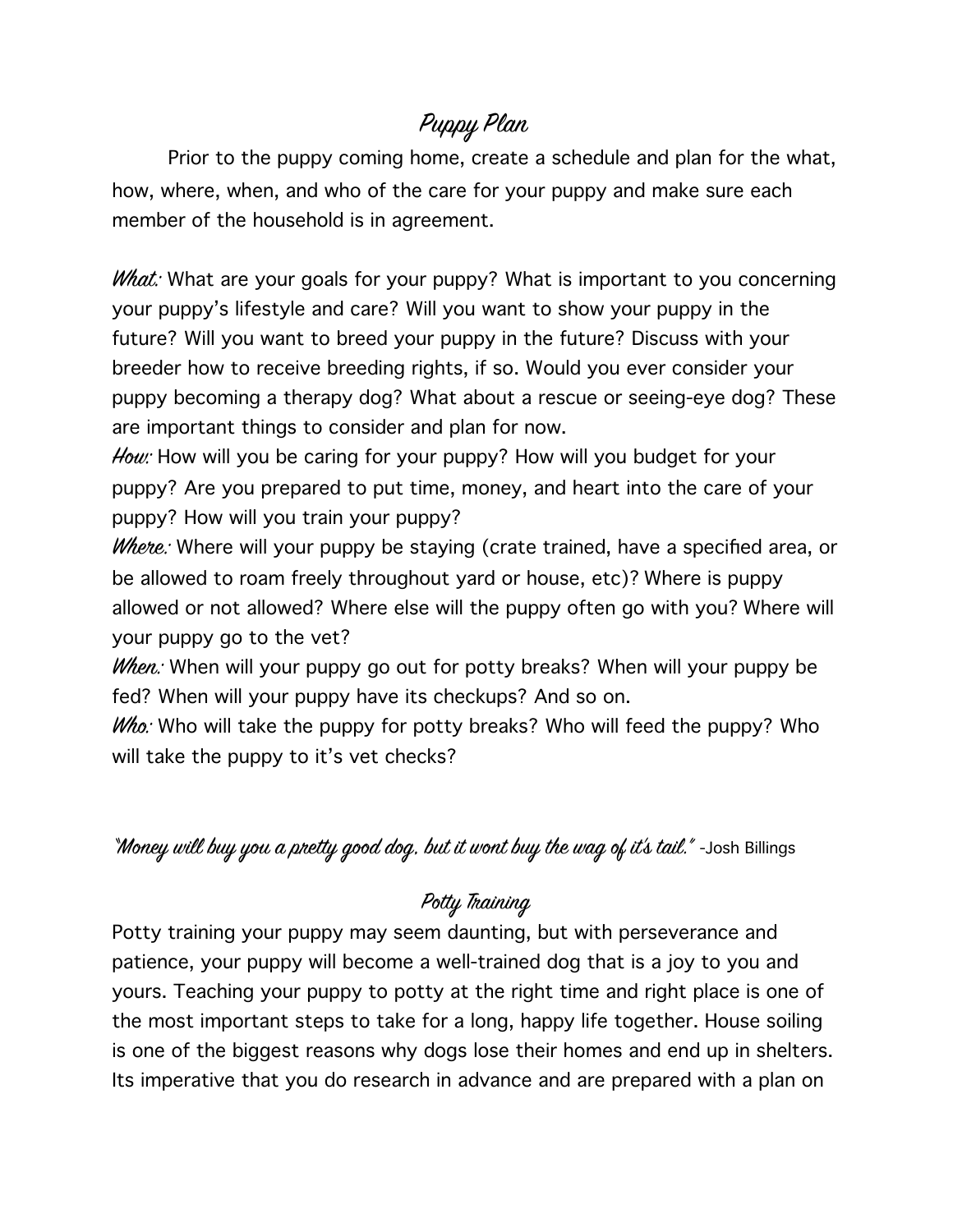how you will potty train your puppy. Create a potty training schedule and keep in mind to let your puppy out after each meal. There are different methods such as crate training, scheduled trips outdoors, or things like pee-pads, paper training or artificial grass. Eden Goldens currently starts the potty training process with artificial grass. Keep in mind if your puppy potties somewhere its not allowed, you will want to use a scent removing disinfectant to clean it up. Temporarily leave the scent where you want puppy to potty. They will respond to the scent and want to go to that spot. Consistency is key and with some training, your pup will be potty trained in no time.

#### Basic Commands

Learn some basic commands and be consistent with them in training your puppy. Make sure everyone in the household uses the same word for each command. When saying a command, say it calmly and firmly. Yelling causes timidity and fear. You want the puppy to understand you do not like what they did, not that you do not like them. A basic command such as "No" should be expressed in a deep, firm voice. It is important that your puppy does not get confused with your tones. When puppy does something you like, praise it in a happy voice. You will find treats to be a very handy tool. If desired, sign your puppy up for dog training lessons.

### Feeding

Create a solid feeding schedule for your puppy. Start by implementing what the puppy's schedule was with its breeder and gradually bring the new schedule into play. Eden Goldens are fed three times a day(Morning, Mid-day, Evening). You're going to want to purchase the same food they've been eating(*Taste of the Wild Grain Free Puppy Food with roasted bison and roasted venison*) and then gradually introduce the new food that you have chosen to feed your puppy. Choose a grain free, high quality puppy food. It is imperative that you feed your puppy a healthy diet that lines up with these requirements. Examining their stool is a good way to test if puppy is on track or to figure out if puppy needs a change in diet. Diarrhea may be a sign of over feeding.